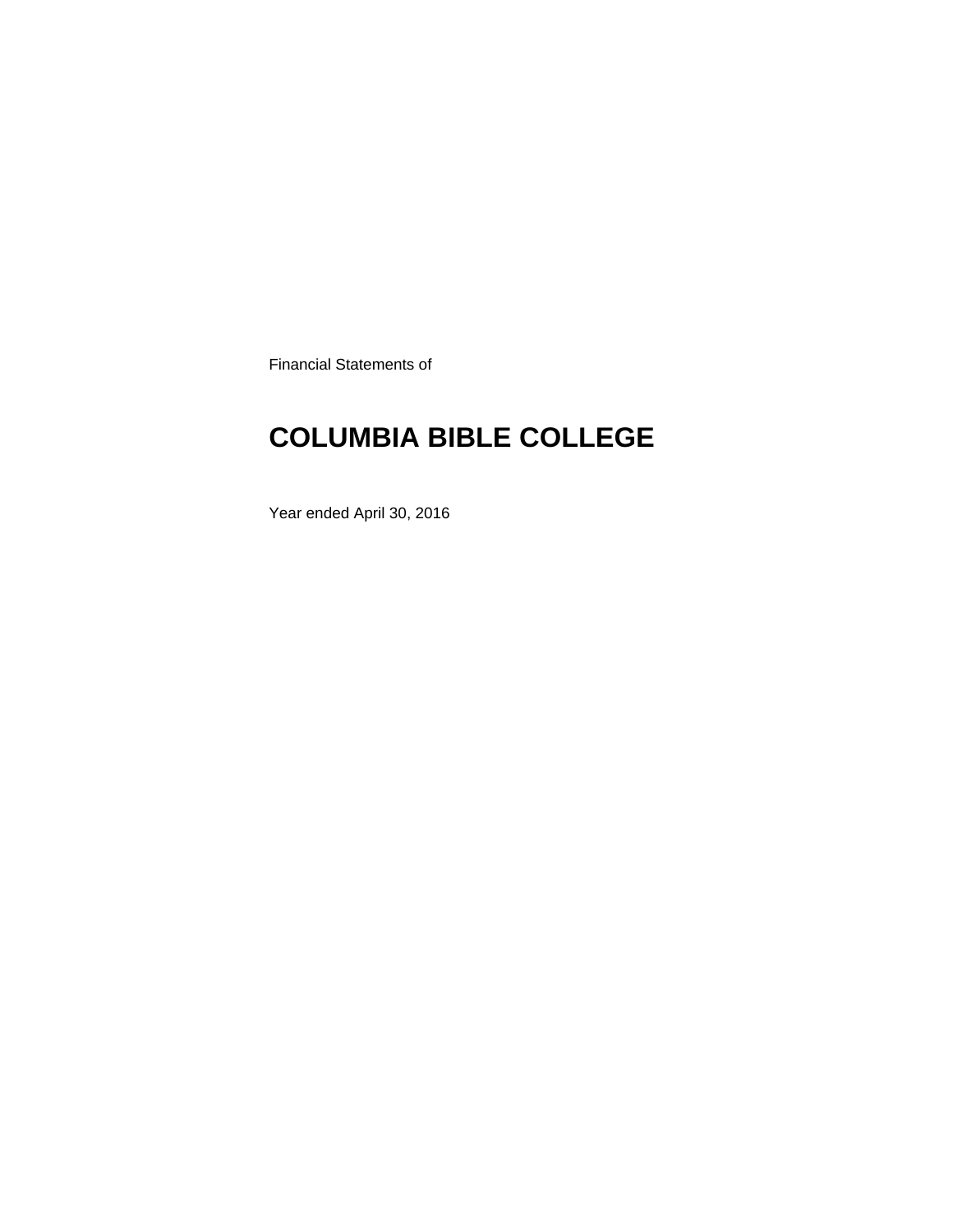

KPMG LLP 32575 Simon Avenue Abbotsford BC V2T 4W6 Canada Telephone (604) 854-2200 Fax (604) 853-2756

### **INDEPENDENT AUDITORS' REPORT**

To the Members of Columbia Bible College

#### **Report on the Financial Statements**

We have audited the accompanying financial statements of Columbia Bible College (the "College") which comprise the statement of financial position as at April 30, 2016, the statements of operations and changes in net assets and cash flows for the year then ended, and notes and schedules comprising a summary of significant accounting policies and other explanatory information.

#### *Management's Responsibility for the Financial Statements*

Management is responsible for the preparation and fair presentation of these financial statements in accordance with Canadian accounting standards for not-for-profit organizations, and for such internal control as management determines is necessary to enable the preparation of financial statements that are free from material misstatement, whether due to fraud or error.

#### *Auditors' Responsibility*

Our responsibility is to express an opinion on these financial statements based on our audit. We conducted our audit in accordance with Canadian generally accepted auditing standards. Those standards require that we comply with ethical requirements and plan and perform an audit to obtain reasonable assurance about whether the financial statements are free from material misstatement.

An audit involves performing procedures to obtain audit evidence about the amounts and disclosures in the financial statements. The procedures selected depend on our judgment, including the assessment of the risks of material misstatement of the financial statements, whether due to fraud or error. In making those risk assessments, we consider internal control relevant to the College's preparation and fair presentation of the financial statements in order to design audit procedures that are appropriate in the circumstances, but not for the purpose of expressing an opinion on the effectiveness of the College's internal control. An audit also includes evaluating the appropriateness of accounting policies used and the reasonableness of accounting estimates made by management, as well as evaluating the overall presentation of the financial statements.

We believe that the audit evidence we have obtained is sufficient and appropriate to provide a basis for our audit opinion.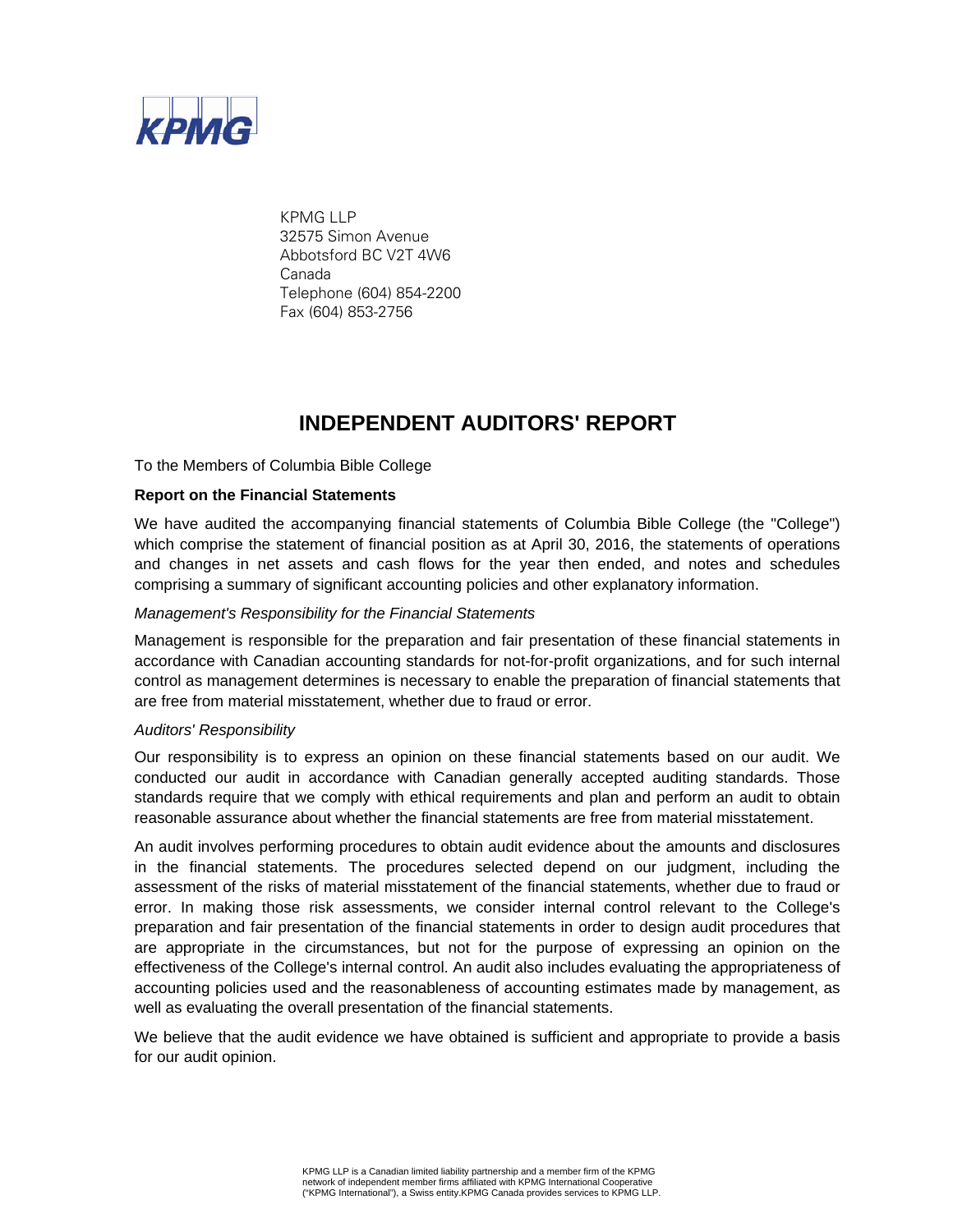

#### *Opinion*

In our opinion the financial statements present fairly, in all material respects, the financial position of the College as at April 30, 2016, and the results of its operations, changes in net assets and its cash flows for the year then ended in accordance with Canadian accounting standards for not-for-profit organizations.

### *Other Legal Regulatory Requirements*

As required by the Society Act (British Columbia), we report that, in our opinion, the accounting policies applied in preparing and presenting the financial statements in accordance with Canadian accounting standards for not-for-profit organizations have been applied on a basis consistent with that of the preceding year.

 $k$ *PMG*  $44$ 

Chartered Professional Accountants

September 15, 2016 Abbotsford, Canada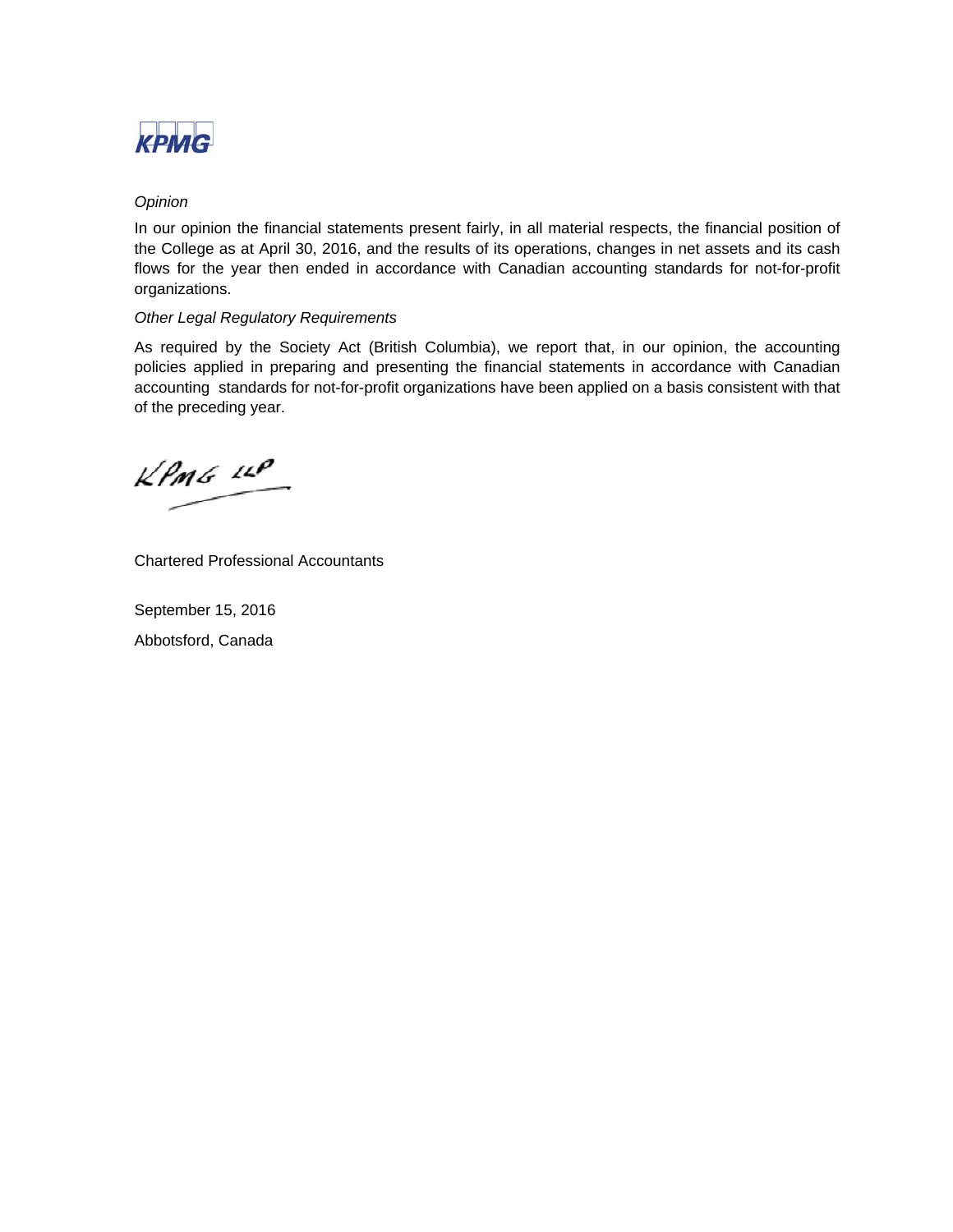Statement of Financial Position

April 30, 2016, with comparative information for 2015

|                                                                                                                                                                                                                                                                   | 2016                                                                   | 2015                                                                   |
|-------------------------------------------------------------------------------------------------------------------------------------------------------------------------------------------------------------------------------------------------------------------|------------------------------------------------------------------------|------------------------------------------------------------------------|
| Assets                                                                                                                                                                                                                                                            |                                                                        |                                                                        |
| Current assets:<br>Cash (note 2) (note 3)<br>Investments and marketable securities (note 3)<br>Accounts receivable<br>Inventory<br>Prepaid expenses and deposits                                                                                                  | \$<br>2,332,936<br>754,448<br>52,533<br>40,741<br>112,081<br>3,292,739 | \$<br>2,454,459<br>778,572<br>59,997<br>32,521<br>204,998<br>3,530,547 |
| Life insurance cash surrender value                                                                                                                                                                                                                               | 30,186                                                                 | 26,414                                                                 |
| Capital assets (note 4)                                                                                                                                                                                                                                           | 10,925,967                                                             | 11,328,410                                                             |
|                                                                                                                                                                                                                                                                   | \$<br>14,248,892                                                       | \$<br>14,885,371                                                       |
| <b>Liabilities and Net Assets</b>                                                                                                                                                                                                                                 |                                                                        |                                                                        |
| <b>Current liabilities:</b><br>Accounts payable and accrued liabilities<br>Accrued holiday pay<br>Scholarships payable<br>Refundable deposits and unearned revenue<br>Current portion of deferred operating<br>contribution (note 6)<br>Deferred revenue (note 5) | \$<br>195,512<br>181,366<br>105,123<br>341,142<br>165,148<br>215,701   | \$<br>187,751<br>181,855<br>63,623<br>379,998<br>165,148<br>289,336    |
| Deferred operating contributions (note 6)                                                                                                                                                                                                                         | 1,203,992<br>825,739                                                   | 1,267,711<br>990,887                                                   |
| Deferred capital contributions (note 7)                                                                                                                                                                                                                           | 9,639,304                                                              | 9,982,664                                                              |
| Net assets (deficiency):<br>Invested in capital assets (note 8(a))<br>Scholarship endowment principal<br>Internally restricted - capital reserve (note 10)<br>Unrestricted                                                                                        | 1,286,663<br>980,785<br>378,662<br>(66, 253)<br>2,579,857              | 1,345,746<br>949,860<br>337,388<br>11,115<br>2,644,109                 |
| Commitments (note 11)                                                                                                                                                                                                                                             |                                                                        |                                                                        |
|                                                                                                                                                                                                                                                                   | \$<br>14,248,892                                                       | \$<br>14,885,371                                                       |
| See accompanying notes to financial statements.                                                                                                                                                                                                                   |                                                                        |                                                                        |
| On behalf of the Board                                                                                                                                                                                                                                            |                                                                        |                                                                        |

Director Director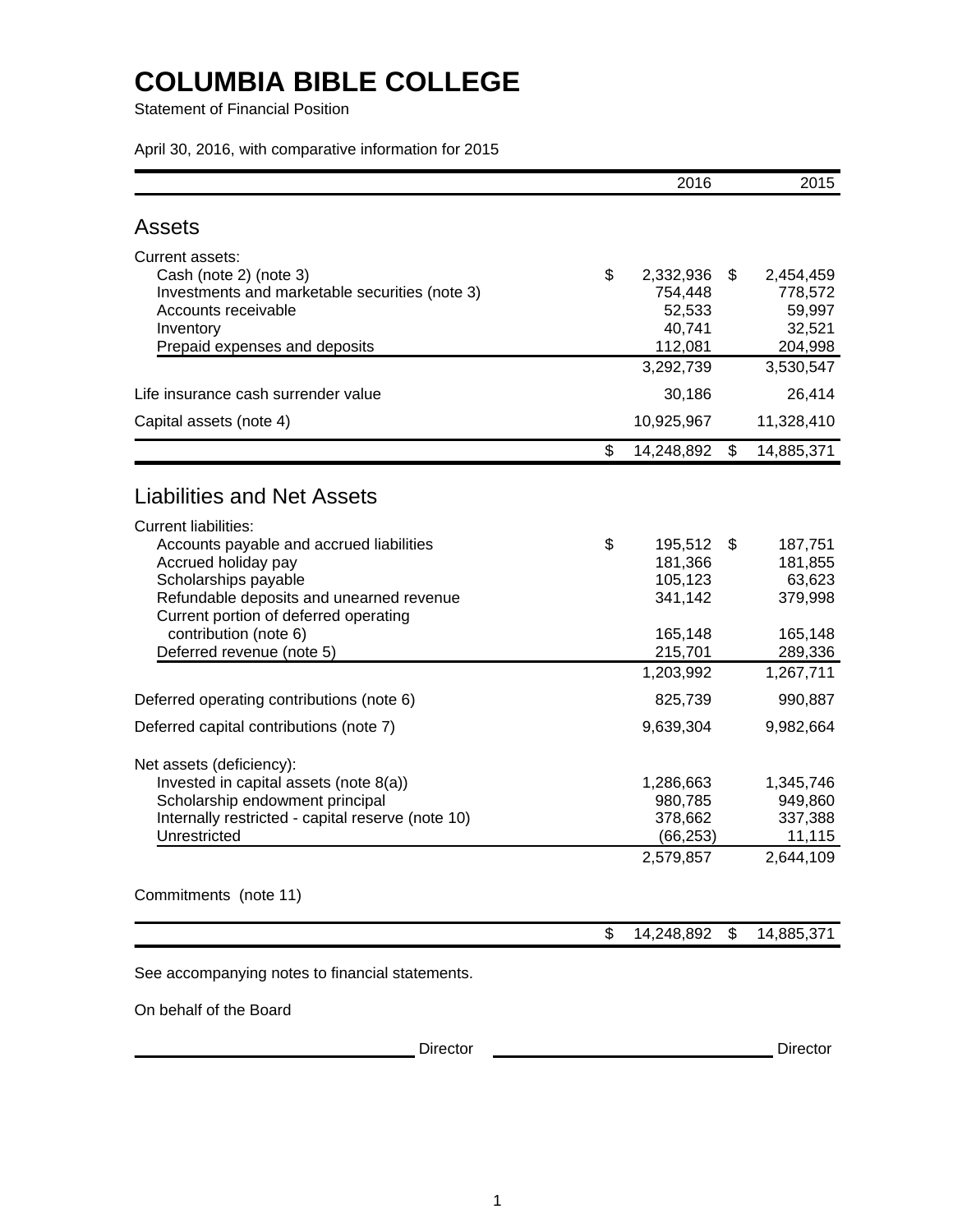Statement of Operations

Year ended April 30, 2016, with comparative information for 2015

|                                                        | 2016 |            |    |            |  |  |
|--------------------------------------------------------|------|------------|----|------------|--|--|
| Student revenue:                                       |      |            |    |            |  |  |
| Course fees                                            | \$   | 3,299,930  | \$ | 3,262,374  |  |  |
| Other student revenue                                  |      | 211,597    |    | 197,845    |  |  |
|                                                        |      | 3,511,527  |    | 3,460,219  |  |  |
| Constituency support:                                  |      |            |    |            |  |  |
| Donations                                              |      | 761,075    |    | 709,702    |  |  |
| Conference support (note 9)                            |      | 505,164    |    | 493,765    |  |  |
| Programs assisting students (note 5)                   |      | 153,764    |    | 88,673     |  |  |
|                                                        |      | 1,420,003  |    | 1,292,140  |  |  |
| Other income:                                          |      |            |    |            |  |  |
| Ancillary services (Schedule)                          |      | 1,491,322  |    | 1,373,401  |  |  |
| Lease, investment and miscellaneous income             |      | 139,970    |    | 194,527    |  |  |
|                                                        |      | 1,631,292  |    | 1,567,928  |  |  |
|                                                        |      | 6,562,822  |    | 6,320,287  |  |  |
| Expenses:                                              |      |            |    |            |  |  |
| Academic programs                                      |      | 2,420,380  |    | 2,255,763  |  |  |
| Administration                                         |      | 1,283,922  |    | 1,300,036  |  |  |
| Ancillary services (Schedule)                          |      | 1,101,007  |    | 990,029    |  |  |
| Development and advancement                            |      | 1,055,819  |    | 994,524    |  |  |
| Student development                                    |      | 505,298    |    | 488,234    |  |  |
| Programs assisting students (note 5)                   |      | 153,764    |    | 88,673     |  |  |
|                                                        |      | 6,520,190  |    | 6,117,259  |  |  |
| Excess of revenues over expenses before the undernoted |      | 42,632     |    | 203,028    |  |  |
|                                                        |      |            |    |            |  |  |
| Amortization of capital assets                         |      | (481, 169) |    | (467, 596) |  |  |
| Amortization of deferred capital contributions         |      | 343,360    |    | 336,868    |  |  |
|                                                        |      | (137, 809) |    | (130, 728) |  |  |
| Excess (deficiency) of revenues over expenses          | \$   | (95, 177)  | \$ | 72,300     |  |  |

See accompanying notes to financial statements.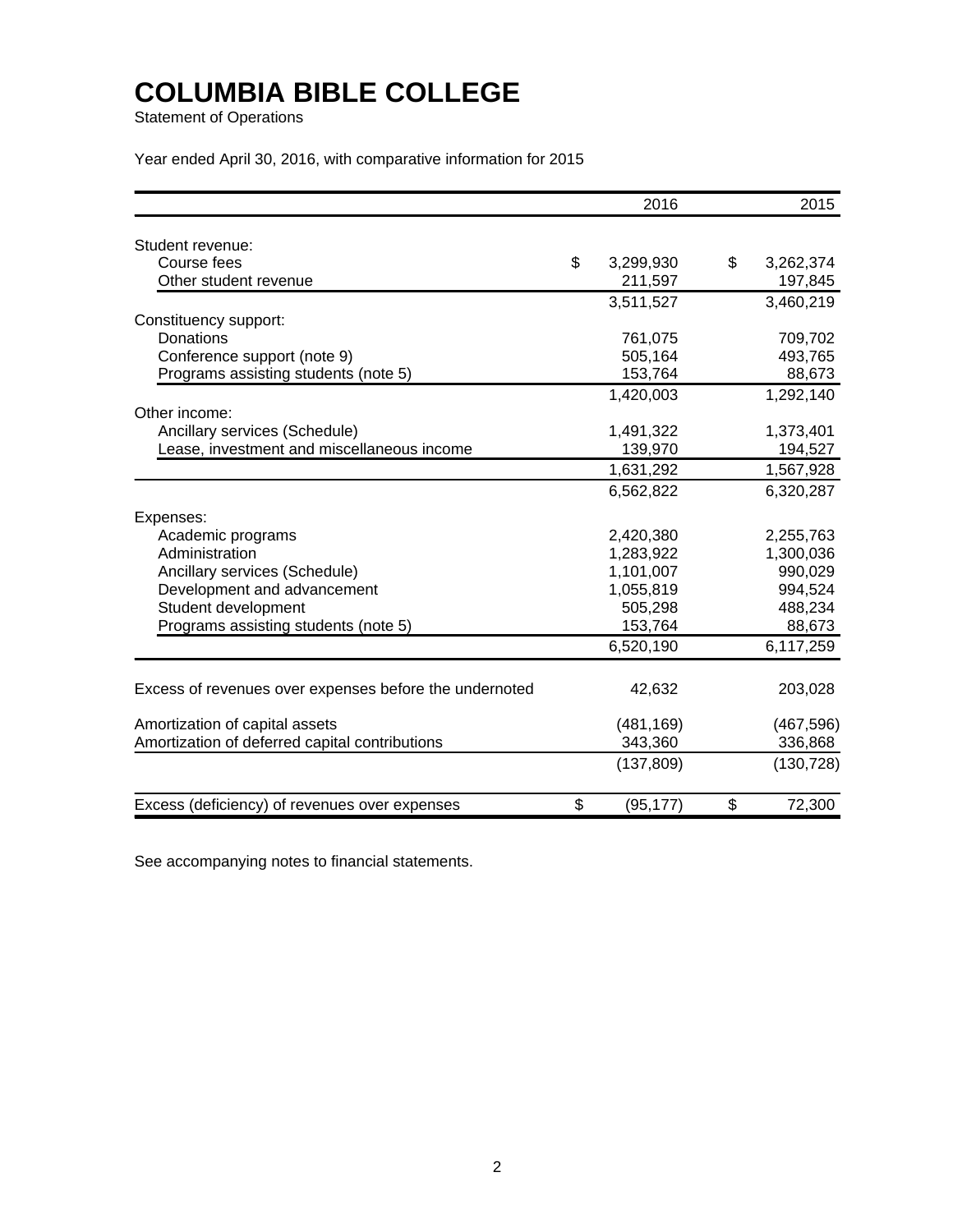Statement of Changes in Net Assets

Year ended April 30, 2016, with comparative information for 2015

|                                                              | Invested<br>in<br>capital assets | Scholarship<br>endowment<br>principal |    | Internally<br>restricted | Unrestricted | 2016<br>Total   |    | 2015<br>Total |
|--------------------------------------------------------------|----------------------------------|---------------------------------------|----|--------------------------|--------------|-----------------|----|---------------|
|                                                              | (note 8)                         |                                       |    | (note 10)                |              |                 |    |               |
| Net assets, beginning of year                                | \$<br>,345,746                   | \$<br>949,860                         | \$ | 337,388                  | \$<br>11,115 | \$<br>2,644,109 | S. | 2,408,467     |
| Excess (deficiency) of revenues<br>over expenses (note 8(b)) | (137, 809)                       |                                       |    |                          | 42,632 \$    | (95, 177)       |    | 72,300        |
| Endowment contributions                                      |                                  | 30,925                                |    |                          | ۰            | 30,925          |    | 163,342       |
| Net change in invested in capital assets<br>(note 8(b))      | 78,726                           | ٠                                     |    | (78, 726)                | ٠            |                 |    |               |
| Interfund transfers (note 10)                                |                                  | $\overline{\phantom{a}}$              |    | 120,000                  | (120,000)    | ۰               |    |               |
| Net assets (deficiency), end of year                         | \$<br>286,663,                   | 980,785                               | S  | 378,662                  | (66, 253)    | \$<br>2,579,857 | \$ | 2,644,109     |

See accompanying notes to financial statements.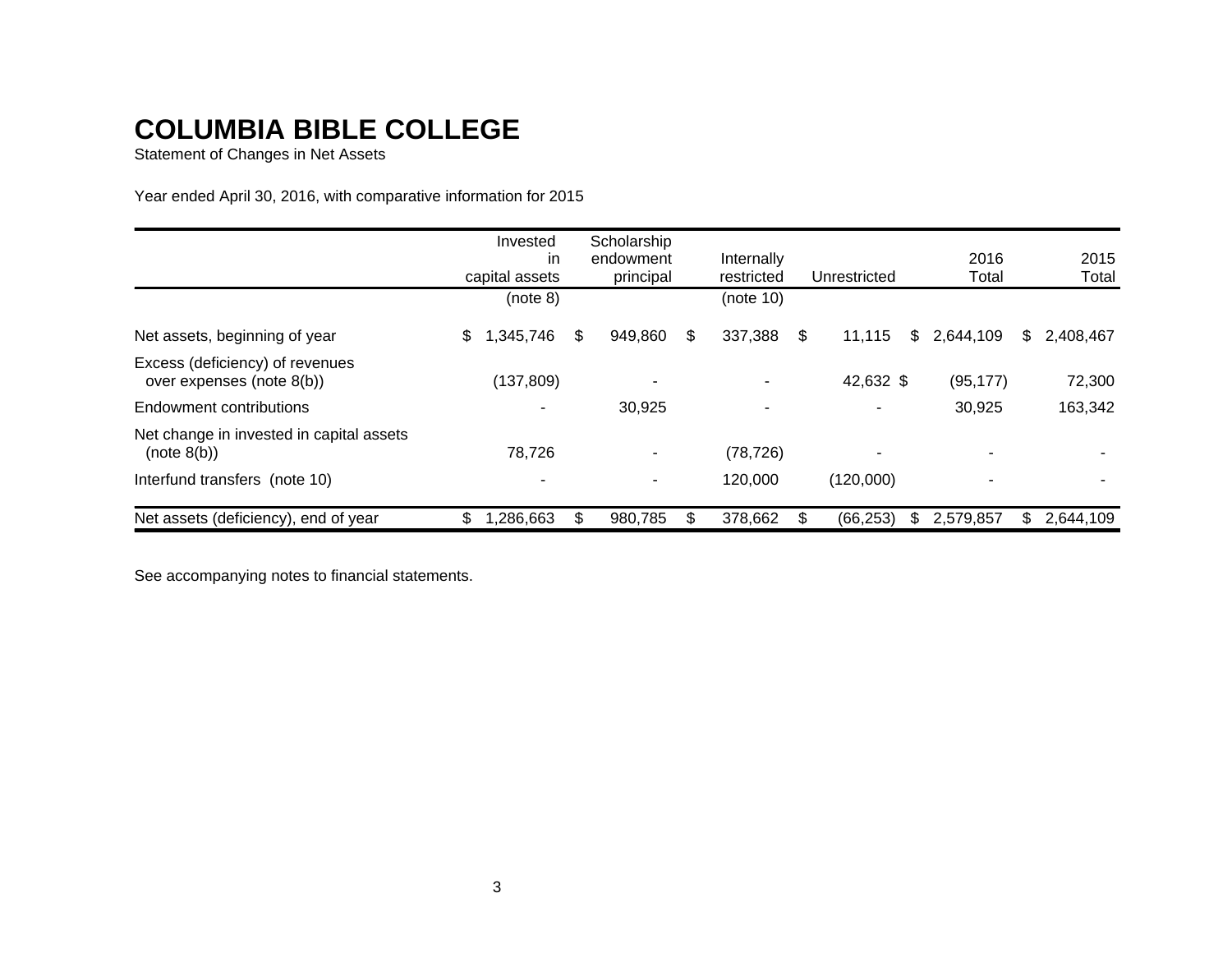Statement of Cash Flows

Year ended April 30, 2016, with comparative information for 2015

|                                                                                              | 2016                  | 2015       |
|----------------------------------------------------------------------------------------------|-----------------------|------------|
| Cash provided by (used in):                                                                  |                       |            |
| Operations:                                                                                  |                       |            |
| Excess (deficiency) of revenues over expenses<br>Items not involving cash:                   | \$<br>$(95, 177)$ \$  | 72,300     |
| Amortization of capital assets                                                               | 481,169               | 467,596    |
| Amortization of deferred capital contributions                                               | (343, 360)            | (336, 868) |
| Revenue recognized on programs assisting students                                            | (153, 764)            | (88, 673)  |
| Increase in life insurance cash surrender value<br>Unrealized gain (loss) on investments and | (3, 772)              | (669)      |
| marketable securities<br>Amortization of deferred operating contributions                    | 5,610                 | (2,608)    |
| included in ancillary income                                                                 | (165, 148)            | (165, 148) |
| Changes in non-cash operating working capital:                                               |                       |            |
| Accounts receivable                                                                          | 7,464                 | (46, 326)  |
| Inventory                                                                                    | (8,220)               | (1, 163)   |
| Prepaid expenses and deposits                                                                | 92,917                | (114, 924) |
| Accounts payable and accrued liabilities                                                     | 7,761                 | 43,781     |
| Accrued holiday pay                                                                          | (489)                 | 16,427     |
| Scholarships payable                                                                         | 41,500                | 16,963     |
| Refundable deposits and unearned revenue                                                     | (38, 856)             | 61,393     |
| Deferred revenue                                                                             | 80,129                | 153,834    |
|                                                                                              | (92, 236)             | 75,915     |
| Financing:                                                                                   |                       |            |
| <b>Endowment contributions</b>                                                               | 30,925                | 163,342    |
| Investments:                                                                                 |                       |            |
| Purchase of capital assets                                                                   | (78, 726)             | (317, 413) |
| Increase (decrease) in investments and                                                       |                       |            |
| marketable securities                                                                        | 18,514                | (220, 817) |
|                                                                                              | (60, 212)             | (538, 230) |
| Decrease in cash position                                                                    | (121, 523)            | (298, 973) |
| Cash position, beginning of year                                                             | 2,454,459             | 2,753,432  |
| Cash position, end of year                                                                   | \$<br>\$<br>2,332,936 | 2,454,459  |

See accompanying notes to financial statements.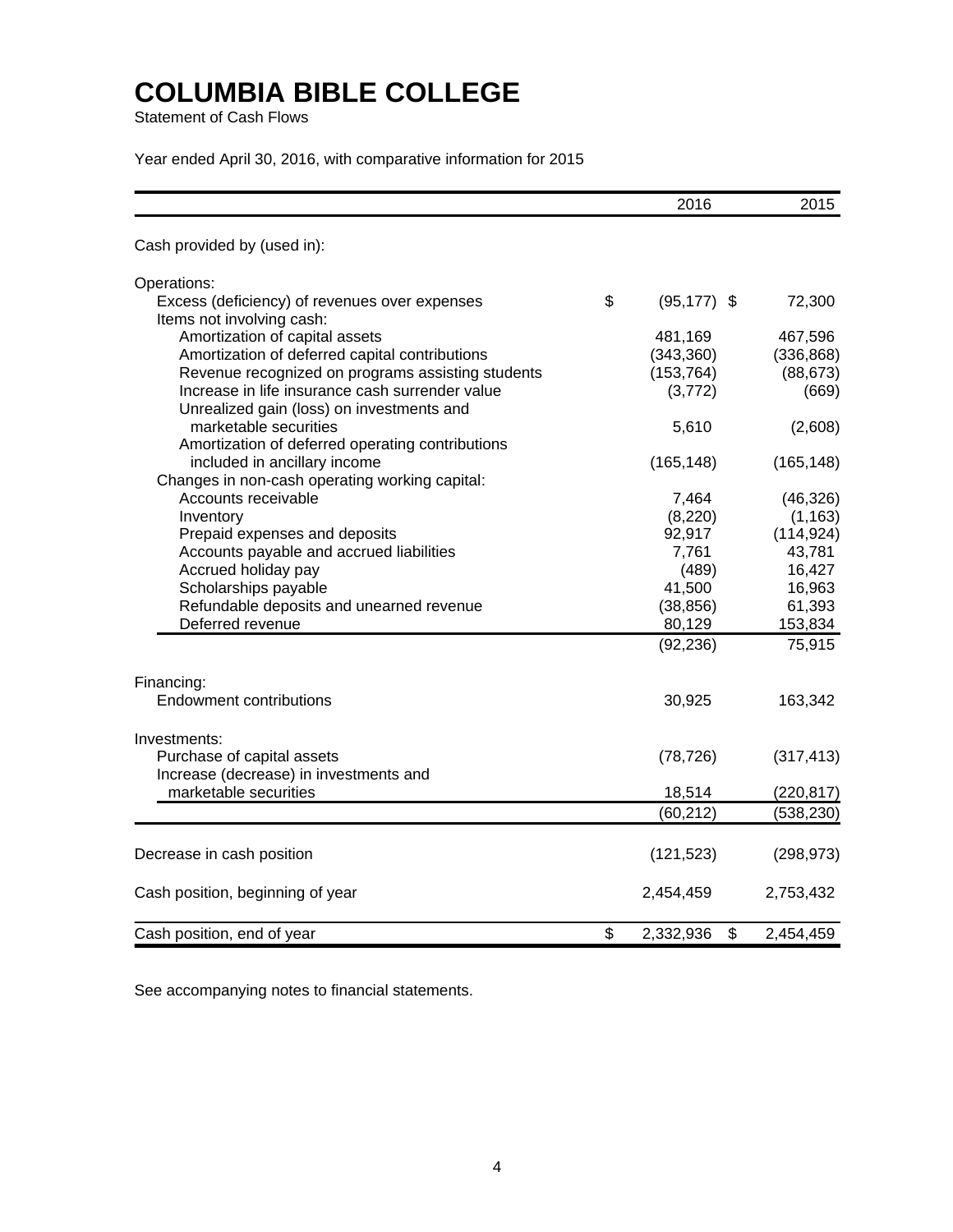Notes to Financial Statements

Year ended April 30, 2016

#### **General:**

Columbia Bible College (the "College") is incorporated under the Society Act (British Columbia). The College provides post-secondary education, including Bachelor of Arts degrees, Diplomas, and Certificates to students drawn from Canada and other parts of the world.

The College is a registered charity under the Income Tax Act and accordingly is exempt from income taxes under Paragraph 149(1)(l) of the Income Tax Act.

#### **1. Significant accounting policies:**

Basis of presentation:

The financial statements have been prepared by management in accordance with the Canadian accounting standards for not-for-profit organizations. The significant accounting policies are as follows:

(a) Revenue recognition:

The College follows the deferral method of accounting for revenue recognition. Externally restricted contributions are recognized as revenue in the year in which the related expenses are incurred. Contributions restricted for the purchase of capital assets are deferred and amortized into revenue at a rate corresponding with the amortization rate for the related capital assets. Unrestricted contributions and pledges are recognized as revenue when received or receivable if the amount to be received can be reasonably estimated and collection is reasonably assured.

Endowment contributions are recognized as direct increases in endowment net assets.

Restricted investment income is deferred and recognized as revenue in the year in which the related expenses are recognized. Unrestricted investment income is recognized as revenue when earned.

Operating subsidies are recognized as revenue when received.

Course fees and ancillary revenues are recognized as revenue when earned.

A substantial number of volunteers contribute a significant amount of their time each year. Due to the difficulty of determining the fair value, contributed services are not recognized in the financial statements.

Gifts-in-kind ("GIK") are valued at their estimated fair value at their time of contribution when a fair value can be determined and the College would otherwise have purchased the items.

(b) Inventory:

Inventory, consisting of food, bookstore merchandise, office and general supplies, is recorded at the lower of actual cost and replacement cost.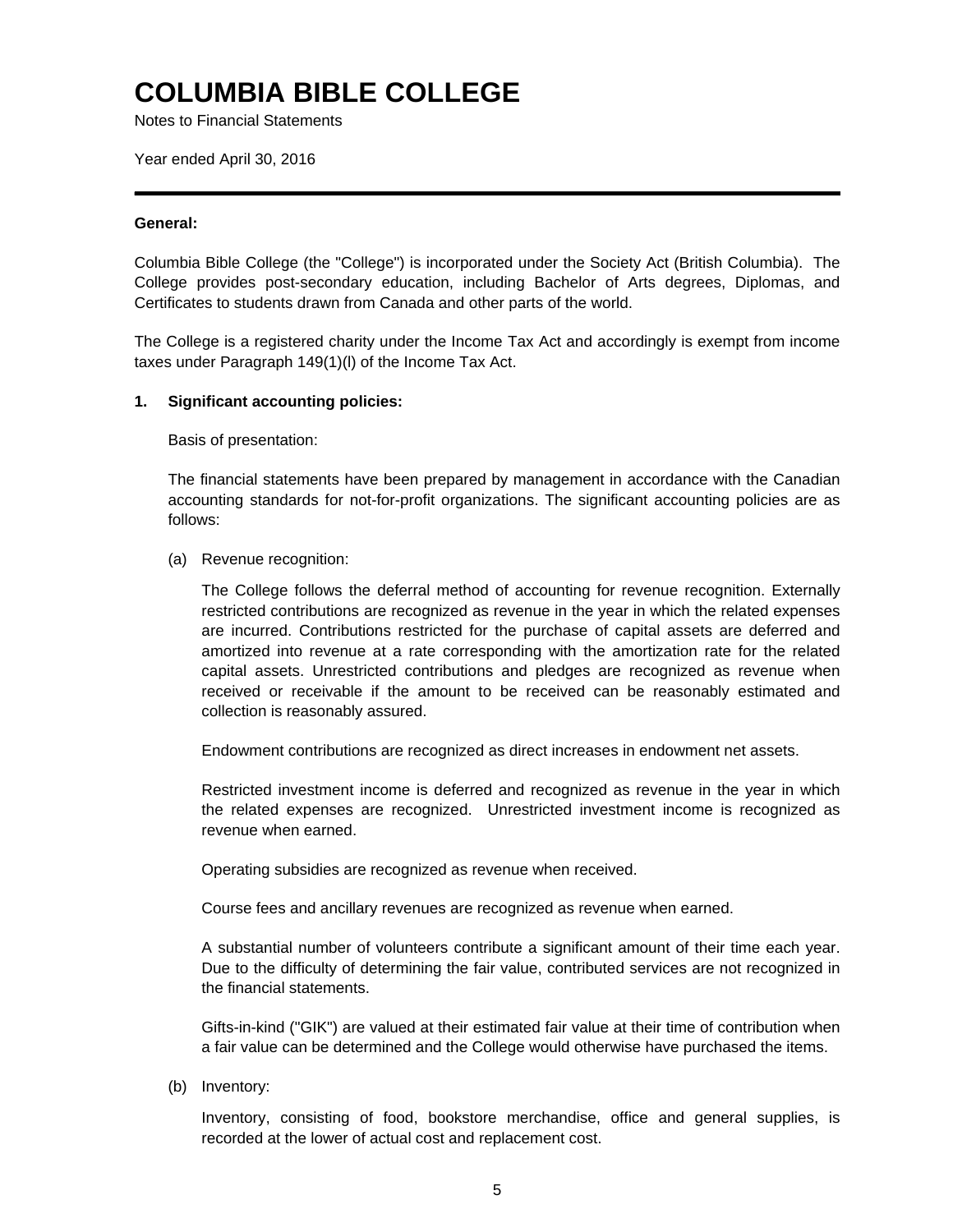Notes to Financial Statements (continued)

Year ended April 30, 2016

### **1. Significant accounting policies (continued):**

(c) Capital assets:

Purchased capital assets are recorded at cost. Contributed capital assets are recorded at fair value at the date of contribution. Betterments which extend the estimated life of an asset are capitalized. When a capital asset no longer contributes to the College's ability to provide services, its carrying amount is written down to its residual value, if any.

Capital assets are amortized on a straight-line basis using the following annual rates:

| Buildings and improvements        | 40 years |
|-----------------------------------|----------|
| Furniture, equipment and vehicles | 5 vears  |

#### (d) Use of estimates:

The preparation of the financial statements requires management to make estimates and assumptions that affect the reported amounts of assets and liabilities and disclosure of contingent assets and liabilities at the date of the financial statements and the reported amounts of revenue and expenses during the year. Significant items subject to such estimates and assumptions include the carrying amount of capital assets and accrued liabilities. Actual results could differ from those estimates.

#### (e) Financial instruments:

Financial instruments are recorded at fair value on initial recognition. Freestanding derivative instruments that are not in a qualifying hedging relationship and equity instruments that are quoted in an active market are subsequently measured at fair value. All other financial instruments are subsequently recorded at cost or amortized cost, unless management has elected to carry the instruments at fair value. The College has elected to carry investments at fair value.

Transaction costs incurred on the acquisition of financial instruments measured subsequently at fair value are expensed as incurred. All other financial instruments are adjusted by transaction costs incurred on acquisition and financing costs, which are amortized using the straight-line method.

Financial assets are assessed for impairment on an annual basis at the end of the fiscal year if there are indicators of impairment. If there is an indicator of impairment, the College determines if there is a significant adverse change in the expected amount or timing of future cash flows from the financial asset. If there is a significant adverse change in the expected cash flows, the carrying value of the financial asset is reduced to the highest of the present value of the expected cash flows, the amount that could be realized from selling the financial asset or the amount the College expects to realize by exercising its right to any collateral. If events and circumstances reverse in a future year, an impairment loss will be reversed to the extent of the improvement, not exceeding the initial carrying value.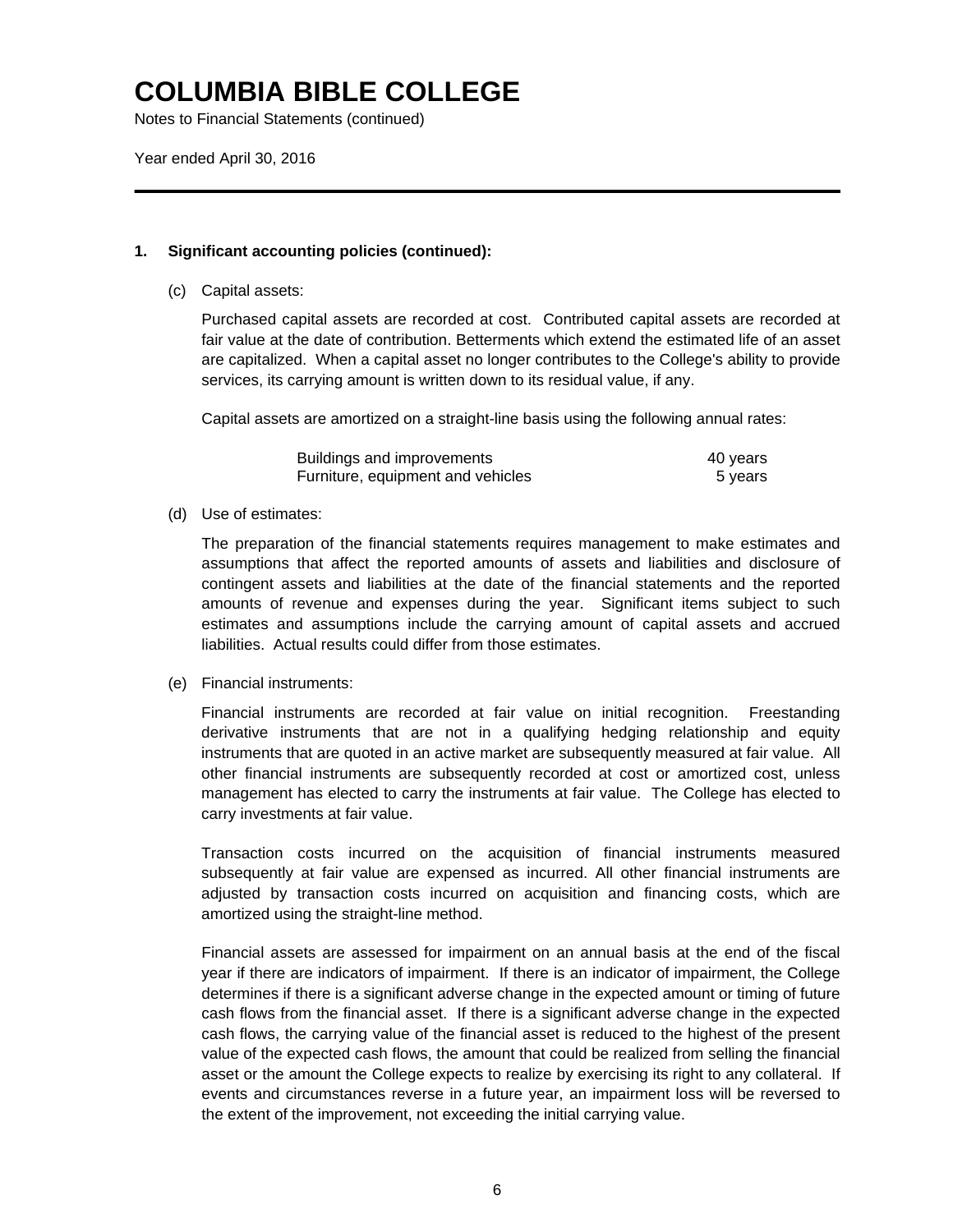Notes to Financial Statements (continued)

Year ended April 30, 2016

### **2. Cash:**

The College has a credit facility with the HSBC Bank of Canada for \$375,000 bearing interest at prime plus 0.5%. As at April 30, 2016 (2015 - \$nil) there was no amount drawn on this facility.

### **3. Restricted assets:**

Included within cash and short-term deposits and investments and marketable securities are the following restricted assets which are segregated and held for the purpose of funding the following obligations:

|                                                                                                                                    | 2016                                           |     | 2015                                       |
|------------------------------------------------------------------------------------------------------------------------------------|------------------------------------------------|-----|--------------------------------------------|
| Deferred operating contributions<br>Scholarship endowment principal<br>Deferred revenue<br>Internally restricted - capital reserve | \$<br>990.886<br>980,785<br>215,701<br>378,662 | \$  | 1,156,035<br>949,860<br>289,336<br>337,388 |
|                                                                                                                                    | \$<br>2,566,034                                | \$  | 2,732,619                                  |
| Represented by:<br>Cash and short-term deposits<br>Marketable securities                                                           | \$<br>1,838,300<br>727.734                     | \$. | 1,986,371<br>746.248                       |
|                                                                                                                                    | \$<br>2,566,034                                | \$  | 2,732,619                                  |

The original cost of the restricted marketable securities is \$594,824 (2015 - \$594,824).

### **4. Capital assets:**

|                                                                                |                                      |                               | 2016                                   |                                        | 2015  |
|--------------------------------------------------------------------------------|--------------------------------------|-------------------------------|----------------------------------------|----------------------------------------|-------|
|                                                                                |                                      | Accumulated                   | Net book                               | Net book                               |       |
|                                                                                | Cost                                 | amortization                  | value                                  |                                        | value |
| Land<br>\$.<br>Buildings and improvements<br>Furniture, equipment and vehicles | 1,494,291<br>14,813,369<br>1,826,968 | \$.<br>5,607,436<br>1,601,225 | l.494.291<br>S<br>9,205,933<br>225,743 | 1,494,291<br>S<br>9,576,284<br>257,835 |       |
|                                                                                | 18,134,628                           | 7.208.661                     | 10,925,967<br>S                        | \$11,328,410                           |       |

With the exception of Redekop Hall residence, with a net book value of \$3,100,069 (2015 - \$3,187,393), title to land and buildings is held in escrow with Columbia Campus Development Society ("CCDS") for a period of 50 years, ending on January 1, 2050, at which time title shall be returned to the College.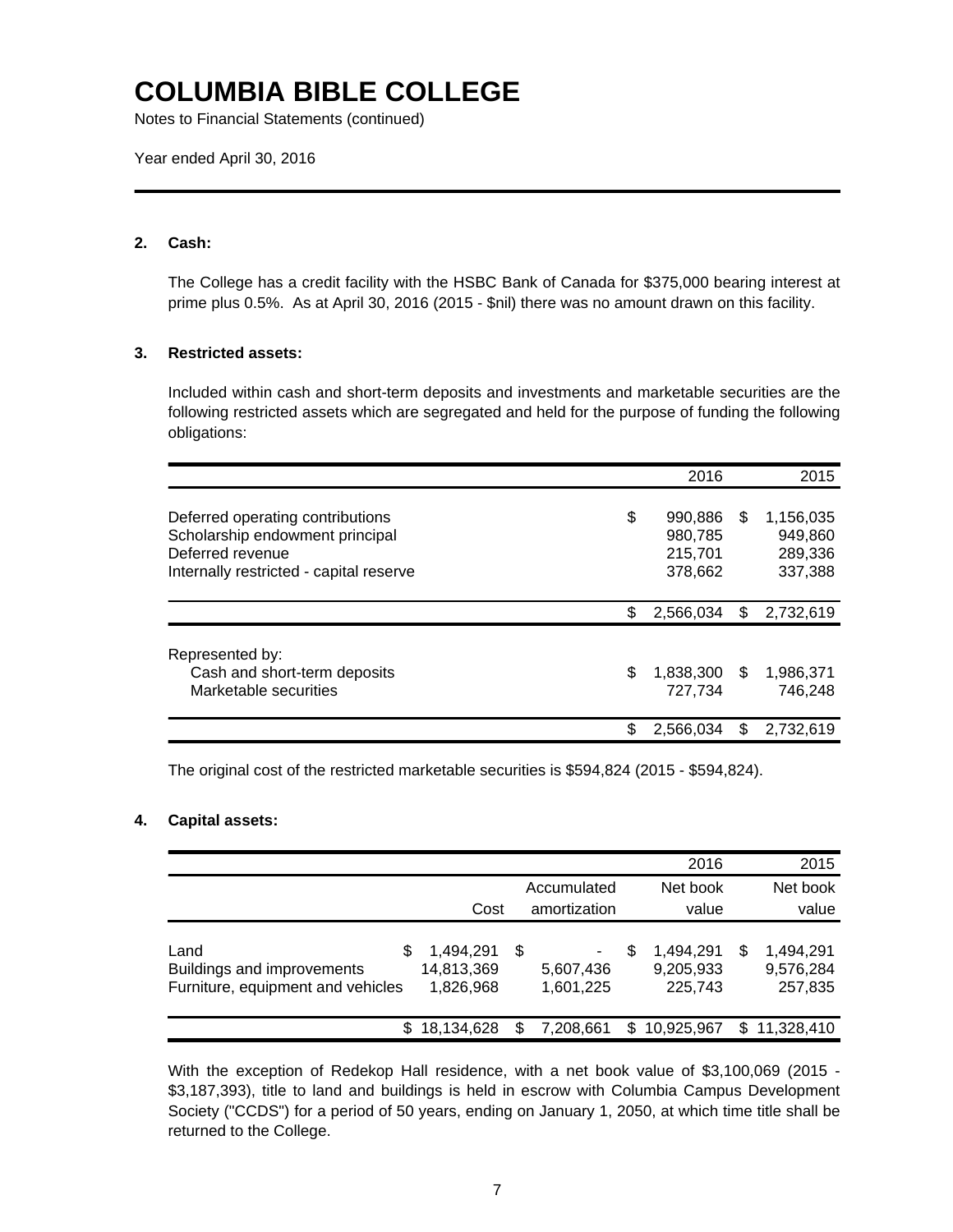Notes to Financial Statements (continued)

Year ended April 30, 2016

#### **5. Deferred revenue:**

Deferred revenue represents externally restricted donations and restricted investment income received for the purpose of programs assisting students. Specifically, the distribution of student scholarships and bursaries.

|                                                           | 2016          | 2015          |
|-----------------------------------------------------------|---------------|---------------|
|                                                           |               |               |
| Balance, beginning of year                                | \$<br>289.336 | \$<br>224.175 |
| Add amounts received:                                     |               |               |
| Donations                                                 | 106,897       | 107,366       |
| Investment income (loss)                                  | (26, 768)     | 46,468        |
|                                                           | 369,465       | 378,009       |
| Less amounts recognized as revenue in the year, used for: |               |               |
| Bursaries and scholarships awarded                        | (153,764)     | (88, 673)     |
|                                                           |               |               |
|                                                           | \$<br>215,701 | \$<br>289,336 |

### **6. Deferred operating contributions:**

Deferred operating contributions are funds received for the purposes of maintaining a museum collection for a minimum term of 10 years.

|                                                       |   | 2016       |      | 2015       |
|-------------------------------------------------------|---|------------|------|------------|
|                                                       |   |            |      |            |
| Balance, beginning of year                            | S | 1,156,035  | - \$ | 1,537,820  |
| Amounts transferred to deferred capital contributions |   |            |      | (216, 637) |
| Amounts amortized to revenue (Schedule)               |   | (165, 148) |      | (165, 148) |
|                                                       |   | 990,887    |      | 1,156,035  |
| Current portion                                       |   | (165, 148) |      | (165, 148) |
|                                                       | S | 825,739    | \$   | 990,887    |

The College transferred nil (2015 - \$216,637) deferred operating funds related to the Metzger fund museum project to deferred capital contributions for construction of the museum.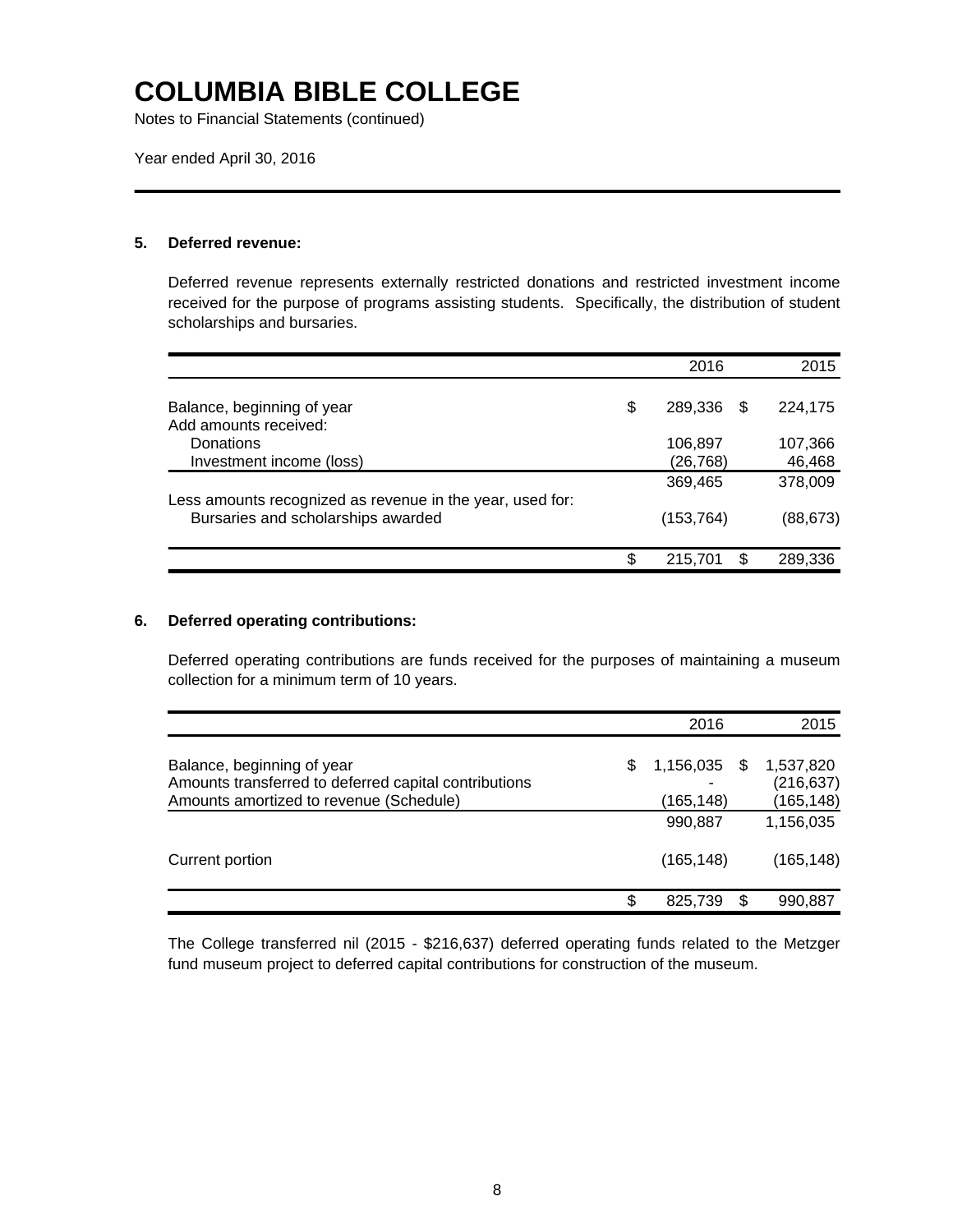Notes to Financial Statements (continued)

Year ended April 30, 2016

#### **7. Deferred capital contributions:**

Deferred capital contributions represent the unamortized amount of donations received for the purchase of capital assets. The amortization of capital contributions is recorded as revenue in the statement of operations.

|                                                |   | 2016      | 2015            |
|------------------------------------------------|---|-----------|-----------------|
|                                                |   |           |                 |
| Balance, beginning of year                     | S | 9.982.664 | \$10,102,895    |
| Transfer from deferred operating contributions |   | ۰         | 216,637         |
|                                                |   | 9,982,664 | 10,319,532      |
| Less:<br>Amounts amortized to revenue          |   | (343,360) | (336, 868)      |
| Balance, end of year                           |   | 9,639,304 | \$<br>9,982,664 |

### **8. Invested in capital assets:**

(a) Invested in capital assets is calculated as follows:

|                                                                                           | 2016        | 2015                                       |
|-------------------------------------------------------------------------------------------|-------------|--------------------------------------------|
| Capital assets - net book value<br>Amounts financed by:<br>Deferred capital contributions | (9,639,304) | $$10,925,967$ $$11,328,410$<br>(9,982,664) |
|                                                                                           |             | 1,286,663 \$ 1,345,746                     |

(b) Change in invested in capital assets is calculated as follows:

|                                                                                                                             | 2016                        |               | 2015                  |
|-----------------------------------------------------------------------------------------------------------------------------|-----------------------------|---------------|-----------------------|
| Deficiency of revenue over expenses:<br>Amortization of deferred capital contributions<br>Amortization of capital assets    | \$<br>343,360<br>(481, 169) | $\mathcal{S}$ | 336,868<br>(467, 596) |
|                                                                                                                             | \$<br>(137,809) \$          |               | (130, 728)            |
|                                                                                                                             |                             |               |                       |
|                                                                                                                             | 2016                        |               | 2015                  |
| Net change in invested in capital assets:<br>Purchase of capital assets<br>Amounts funded by deferred capital contributions | \$<br>78,726 \$             |               | 317,413<br>(216, 637) |
|                                                                                                                             | \$<br>78,726                |               | 100.776               |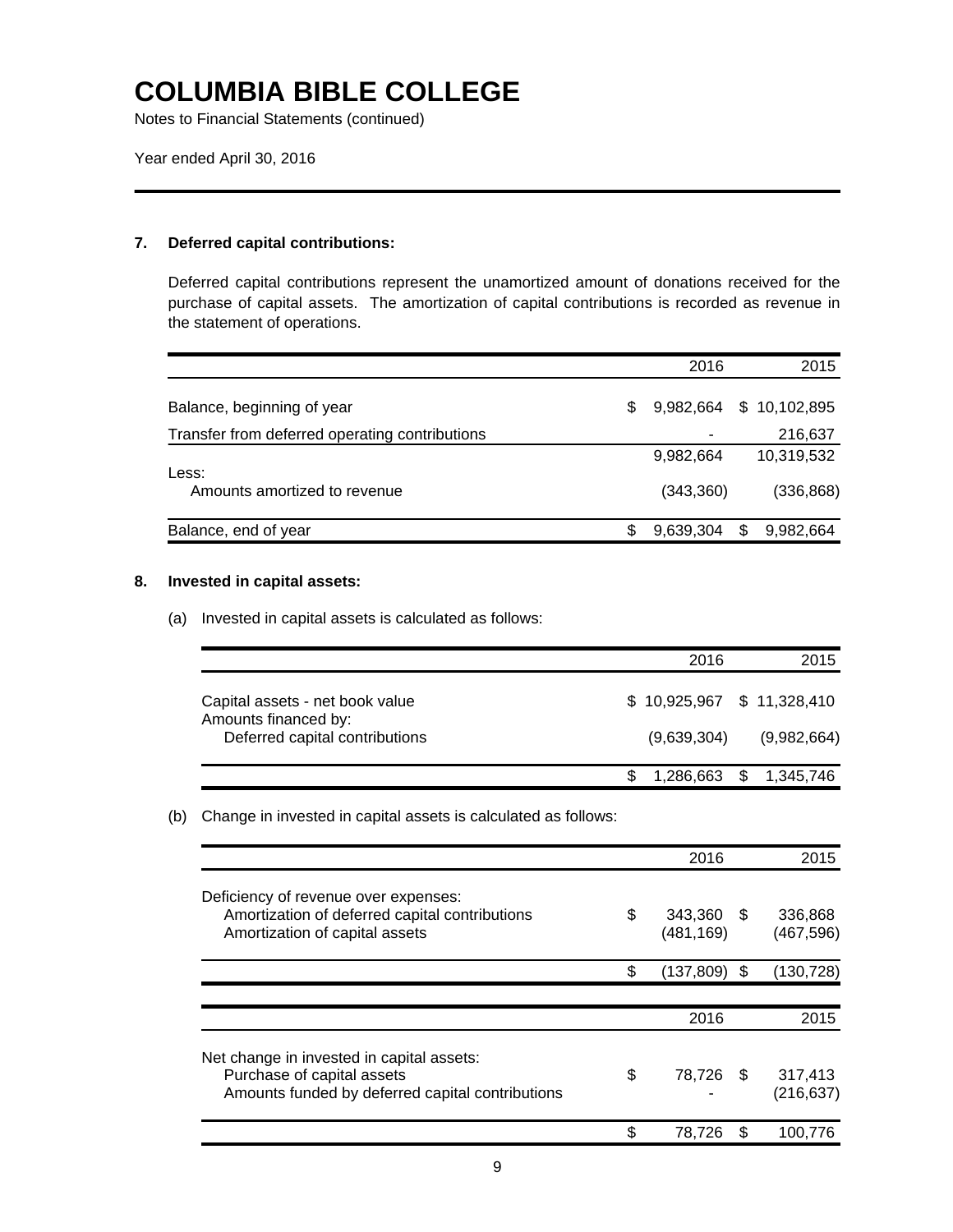Notes to Financial Statements (continued)

Year ended April 30, 2016

### **9. Related parties:**

During the year, the College received subsidies from the Mennonite Church BC (MCBC) and the B.C. Conference of Mennonite Brethren Churches (BCMBC) as follows:

|                               | <b>MCBC</b> | <b>BCMBC</b> |            |  | 2016<br>Total                    | MCBC |  | <b>BCMBC</b> |          | 2015<br>Total |
|-------------------------------|-------------|--------------|------------|--|----------------------------------|------|--|--------------|----------|---------------|
| Operating subsidies \$120,000 |             |              | \$ 385,164 |  | \$ 505,164 \$ 120,525 \$ 373,240 |      |  |              | <b>S</b> | 493.765       |

MCBC and BCMBC are related parties by virtue of their ability to elect members to the College's Board. Future operations of the College depend upon the continued support of the MCBC and BCMBC.

#### **10. Internally restricted:**

On an annual basis, the Board of Directors will internally restrict up to 2.5% of operating revenues as a capital reserve. These internally restricted funds are not available for other purposes without the approval of the Board of Directors.

|                                                                                                        | 2016                                       | 2015                                           |
|--------------------------------------------------------------------------------------------------------|--------------------------------------------|------------------------------------------------|
| Balance, beginning of the year<br>Annual allocation<br>Permitted expenditures<br>Additional allocation | \$<br>337,388<br>120,000<br>(78, 726)<br>- | \$<br>247.625<br>120,000<br>(80,000)<br>49,763 |
| Balance, end of year                                                                                   | 378.662                                    | 337,388                                        |

#### **11. Commitments:**

The College is committed to minimum annual lease payments under various photocopier leases as follows:

| 2017 | æ<br>۰D | 16,922 |
|------|---------|--------|
|------|---------|--------|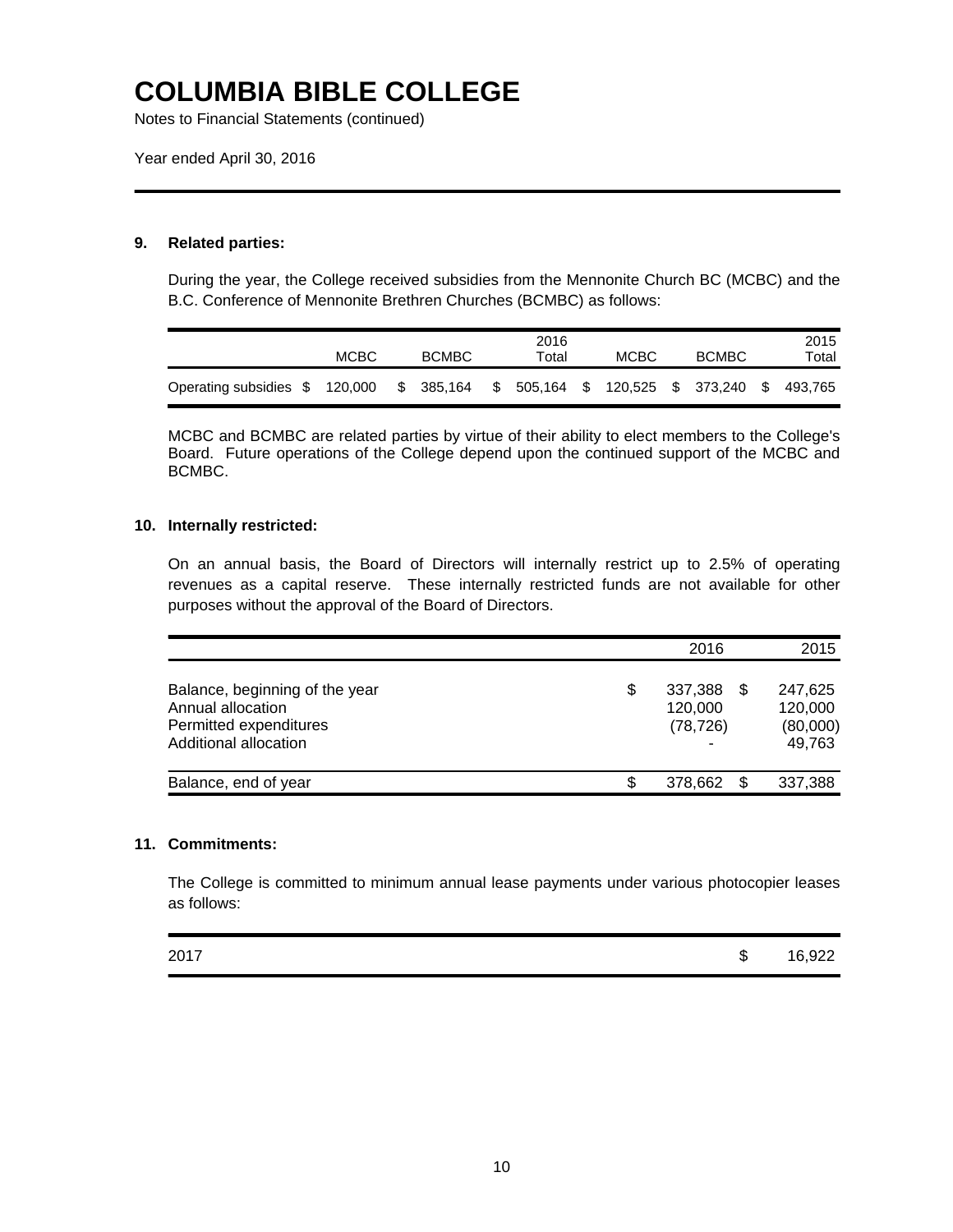Notes to Financial Statements (continued)

Year ended April 30, 2016

### **12. Comparative figures:**

Certain comparative figures have been reclassified to conform with the financial statement presentation adopted in the current year.

#### **13. Financial risks and concentration of risk:**

(a) Liquidity risk:

Liquidity risk is the risk that the College will be unable to fulfill its obligations on a timely basis or at a reasonable cost. The College manages its liquidity risk by monitoring its operating requirements. The College prepares budget and cash forecasts to ensure it has sufficient funds to fulfill its obligations. There has been no change to the risk exposures from 2015.

(b) Credit risk:

Credit risk refers to the risk that a counterparty may default on its contractual obligations resulting in a financial loss. Management does not believe there is a significant credit risk. The College monitors on a regular basis the credit risk to which the College is exposed in relation to its financial assets and takes steps to minimize the risk of loss.

(c) Investment risk:

The College manages its investment portfolio to earn investment income and invests according to an Investment Policy Statement approved by the Board. The College is not involved in any hedging relationships through its operations and does not hold or use any derivative financial instruments for trading purposes.

The College manages interest-rate risk, market, credit and cash flow risk from its investments by investing in a diversified portfolio.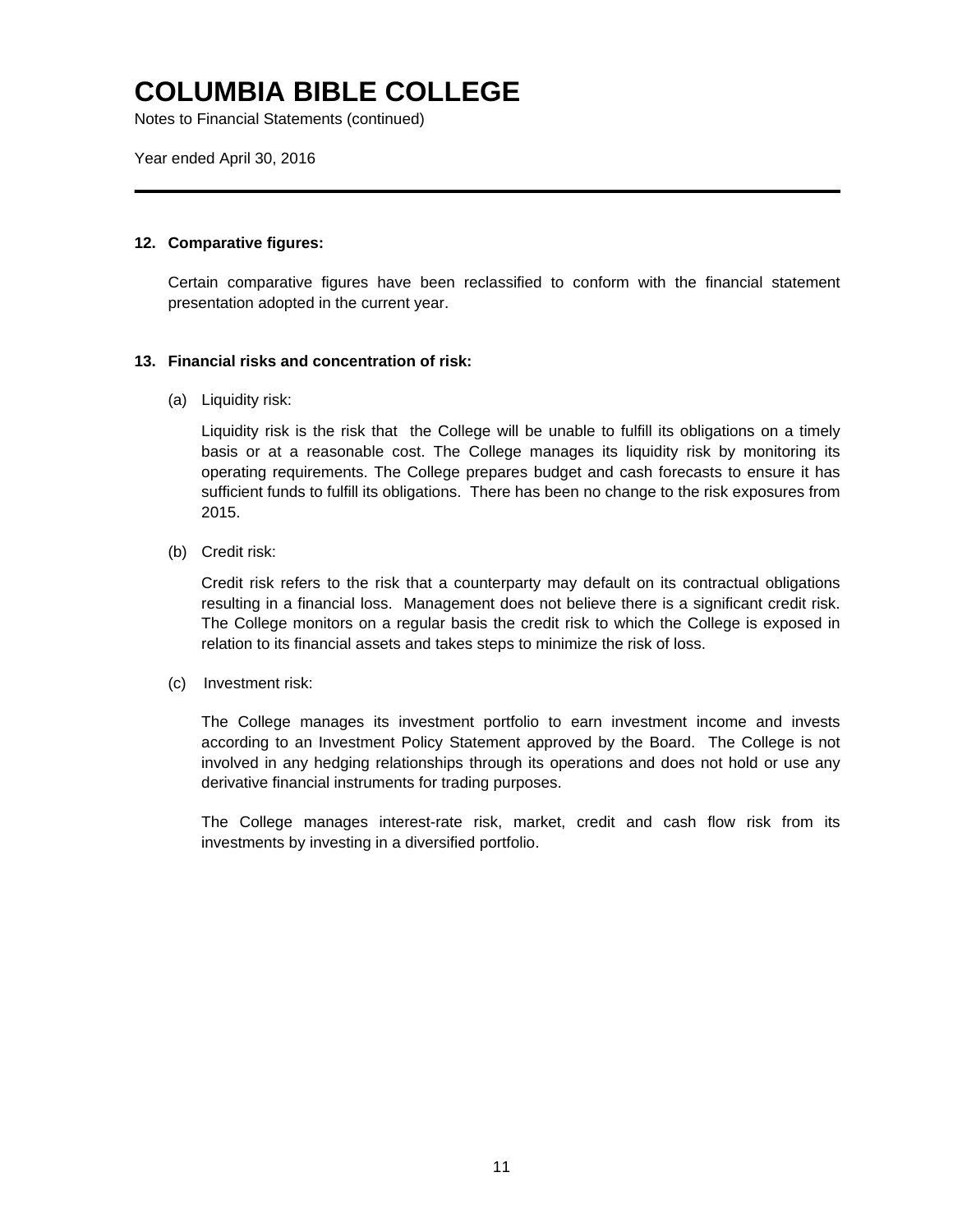Schedule of Ancillary Services

Year ended April 30, 2016, with comparative information for 2015

|                      | Residence |                       | Food<br>Hospitality<br>Services |                      |  | Catering             | <b>Bookstore</b>   |  | GlobeQuest          |  | <b>Biblical</b><br>Museum | 2016<br>Total        |  | 2015<br>Total                              |            |
|----------------------|-----------|-----------------------|---------------------------------|----------------------|--|----------------------|--------------------|--|---------------------|--|---------------------------|----------------------|--|--------------------------------------------|------------|
| Revenues<br>Expenses |           | 402.980<br>(238, 940) |                                 | 455.459<br>(445.106) |  | 208,808<br>(149.008) | 77.983<br>(74,960) |  | 84.265<br>(65, 719) |  | 96.679 \$<br>(94, 023)    | 165.148<br>(33, 251) |  | $$1,491,322$ $$1,373,401$<br>(1, 101, 007) | (990, 029) |
|                      |           | 164.040               |                                 | 10,353               |  | 59,800               | \$<br>3.023        |  | 18.546              |  | $2,656$ \$                | 131.897              |  | 390,315 \$                                 | 383.372    |